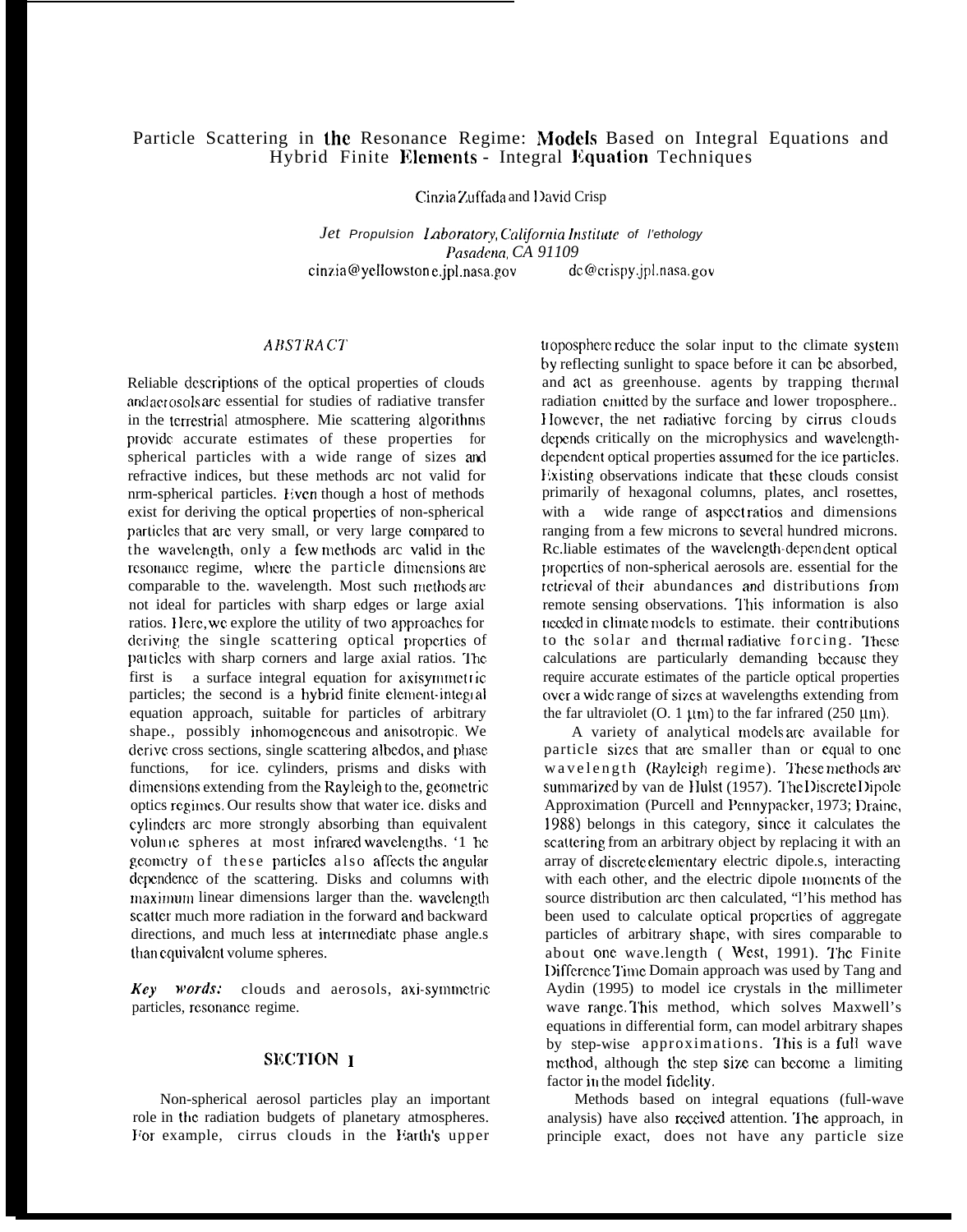limitations, although general three-dimensional volumetric integral equations are difficult to implement. One particular formulation of a surface integral equation, the Extended Boundary Condition ('1-matrix) method, based on the enforcement of the extinction theorem, has proven successful for modeling of spheroids and cylinders (Barber and Yeh, 1972; Mishchenko, 1991; Kuik et al., 1992; Kuik et al., 1994). This method makes use of expansions of the fields in series containing spherical harmonics. It is most efficient for calculating the optical parameters of ensembles of randomly oriented particles, since angular integrations for orientational average.s can bc performed analytically. However, for scatterers with large axial ratios and/or with sharp corners, the resulting matrices' condition numbers can become large (Kuik et al., 1994; Ishimaru, 1991). A surface integral equation technique for axisymmetric scatterers has been known in the microwave community for some. years, to model scattering from bodies with sharp edges and points (Medgeysi-Mitschang and Putnam, 1984). Finite elements have been adopted more recently to model scattering from penetrable, inhomogeneous bodies of general shape (Cwik et Al., 1996). In this last method the features of the scatterers can be modeled accurately on the scale of a fraction of the wave.length, In our work wc have applied these techniques to calculations of optical properties of icc disks, cylinders and hexagonal prisms with aspect ratio of 10.

### **SECTION II**

Ha. SURFACE INTEGRAL EQUATION FOR AXISYMMETRIC PARTICLES We define fictitious electric  $(\bar{J} = \hat{n} \times \bar{H})$  and magnetic  $\overline{M} = -\hat{n} \times \overline{E}_1$  surface. currents, equivalent to the tangential magnetic and electric fields on the exterior surface of the scatterer. The scattered fields arc obtained from the tangential currents via an integral over the boundary using the frm-space Green's function kernel. A linear combination of the electric field integral equation (EFIE) and the magnetic field integral equation (MFIE) yields the general form

$$
Z_m[\overline{M}/\eta_0]+Z_J[\overline{J}]=V_i
$$

where  $Z_m$  and  $Z_J$  are the integro-different i al operators used in defining the 11 i, and  $V_i$  represents the incident field, Orthogonal surface coordinates  $(f, \phi)$  arc used on the surface of revolution (S01<);  $\phi$  is the azimuthal angle variable and  $t$  is the contour length variable along the SOR generating curve, Using the method of moments, this integral equation is turned into a matrix equation. Note that the representations for the unknown surface currents are separable in the two surface coordinates, and the azimuthal Fourier modes are orthogonal. This results in impedance matrices which arc only block-diagonal, as opposed to the. completely full matrices for general surface integral equations. Storage requirements arc thus reduced, as well as fill and solution times.

E LE MENTS . **HYBRID** IIb. **FINITE** INTEGRAL E QUATION TECHNIQUE We apply the finite element technique in a volume containing the particle and a portion of the medium around it up to a mathematical surface of revolution (SOR). Here an integral equation is set up for the equivalent electric and magnetic surface currents, thus enforcing an exact boundary condition at the truncation of the computational domain. A finite clement discretization of an integral form of the wave equation is used for the unknown fields in the volume. Applying a form of Green's theorem, a weak form of the wave equation is obtained, which includes a surface integral. This provides for a boundary condition relating the field inside the selected volume to the field on the boundary, and thus establishes a link to the outside field Furthermore, a set of unknown surface current densities is introduced on the surface, which give rise to the scattered fields. This step leads to an equation which is formally analogous to the IE outlined above. Finally, a third equation is introduced by imposing the continuity of the tangential component of the unknown fields at the boundary surface. Compared to a volume II, the finite element technique yields problem matrices which arc very sparse. This results in comparative savings in required storage.

#### **SECTION III**

We have performed extensive calculations with our surface integral equation code for axisymmetric particles, modeling cylinders, disks and spheroids. On the other hand, we have obtained only a limited amount of results for small hexagonal prisms using the hybrid finite elements - integral equation technique. For this reason, and because of limited space, in this paper we arc reporting results obtained with the first technique only.

We considered an ensemble of right circular ice cylinders, arbitrarily oriented in the x-y (azimuthal) plane of a Cartesian coordinate system. This system represents the Laboratory fixed frame, and the direction of the incoming light is allowed to vary, The aspect ratio (height/diarnctcr) was fixed at 10 and the wavelength for the incident light was 1µm. Cylinders' heights of 20 wavelengths were considered to show the applicability of the surface integral equation technique, to a broad range of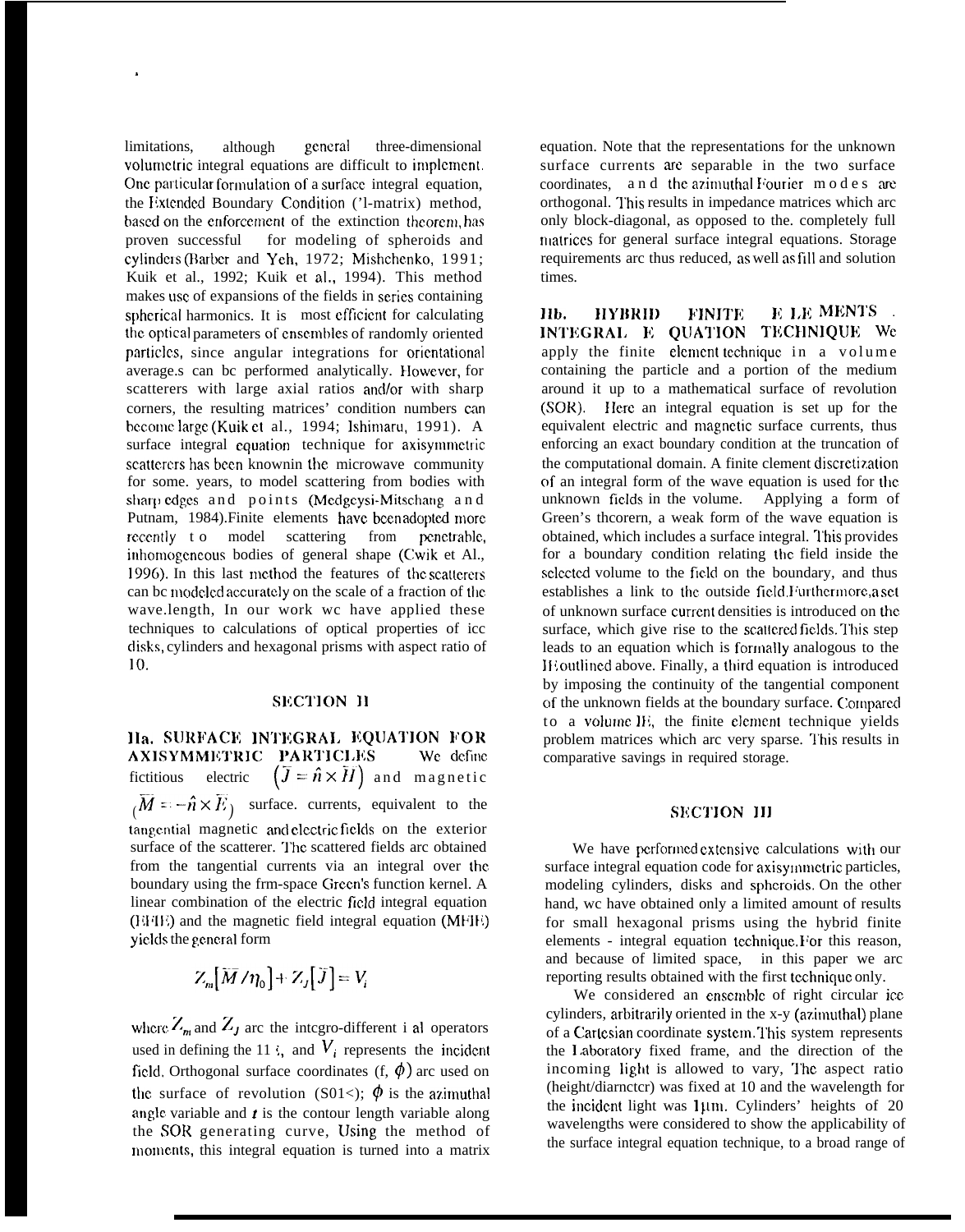particle sizes, bridging the Rayleigh scattering to geometric optics regimes. Figure 1 illustrates the phase function, for 3 different angles of incidence. The results arc contrasted with the phase function of the equivalent volume sphere, obtained with a Mie scattering code. Note that ensembles of cylinders and equivalent volurnc. spheres have significantly different phase functions. The peak in the backscattering direction, noticeable at incidence zenith angle of 180 degrees, is the most significant difference from the scattering of an equivalent volume sphere, apart from different resonant features at intermediate zenith angles.



Figure 1. Transformation Matrix  $p11$  for ensemble of ice cylinders ( height/clian~cter =  $10$  ) arbitrarily oriented in the horizontal plane..  $\lambda = 1$  pm, cylinder height= 20  $\lambda$ .

The enhanced backscattering peak is duc to the larger. surface area presented by the cylinder ensemble compared to a sphere, and the different paths for wave propagation inside the scatterers. For angles of incidence varying bctween 180, 135 and 90 degrees, the forward scattering peaks broaden, and their intensities decrease as the illumination angle approaches 90 degrees. Indeed the light paths inside. and about the scatterers as a function of incidence angle arc very different from one another, unlike for a sphere. These results suggest that the variation in the scattering phase function and the associated iliurnination-angle-dependent extinction cross sections provide constraints on the scatterer shape for particles in this size range.

Next, wc considered ice disks, oriented in the plane x-y with their aspect ratio (height/diameter) fixed at 0.1. The same wavelength was considered as above. 1 lisks diameters of 20 wavelengths were used in the calculations, Hence, the results presented in Figure 2 can be compared to those of Figure 1.

For a disk with a diameter of 20 wavelengths, a very strong backscattering peak is observed. "I' he value of this peak is at least two orders of magnitude higher than that for an equivalent volume sphere. Indeed, additional calculations not reported berc show that tbc overall

angular dcpcndcnce of pl 1 varies with wavelength oniy in a region around 90 degrees, where the overall field values are several order of magnitude smaller than in the forward scattering direction. The strong backscattering peak occurs for scatterers with large flat surfaces and parallel planes resulting in strong reflection. The behavior of p11 as a function of direction of the incident light exhibits more narrow peaks than the correspondent curves for cylinders. Backscattering for the intermediate direction is more pronounced than for the cylinders, since the cyiindcrs' curved surfaces cause different diffraction and reflection paths from the disk's parallel planes.



Figure 2. Transformation Matrix  $p$ ] 1 for ice disk ( height/diametr = 0.1) laying in the horizontal plane.  $\lambda$  $= 1$  um, disk diameter=- 20  $\lambda$ .

In addition to phase functions, wavelength-dependent single scattering albedos were calculated for one particle size, at selected wavelengths between  $0.1$  and  $10 ~\mu m$ . We considered fairly small particles with maximum dimensions 10 pm. Hence, the smallest wavelength used for these calculations was one tenth of the maximum dimension. Results are displayed in Figure 3 for cylinder ensembles, and in Figure 4 for the disk. These single scattering albedos were ratioed to the corresponding albcdos of equivalent volume spheres.

Several features arc worth noting. First, the albedo of cylinders and disks is noticeably smaller than that of spheres at wavelengths between  $2$  and  $10 ~\mu$ m, where ice has appreciable absorption, whereas it is very C1OSC to that of spheres for wavelengths bet wccn 0.1 and 1 pm, where absorption is very small. At the shortest wavelengths, non-spherical particles have higher single scattering albedos than spheres, although this trend might be a fairly localized behavior.

In fact, in the very high frequency (large particle) limit the scattering efficiency of any particle tends to 2, and there.fore the ratio tends to 1. Similarly, at the very low frequency limit, the albedo of any lossy particle tends to O ( $\sim \lambda^{-4}$ ), and the ratio will still attain the value of 1. In the region of very low absorption (order 10-6 and